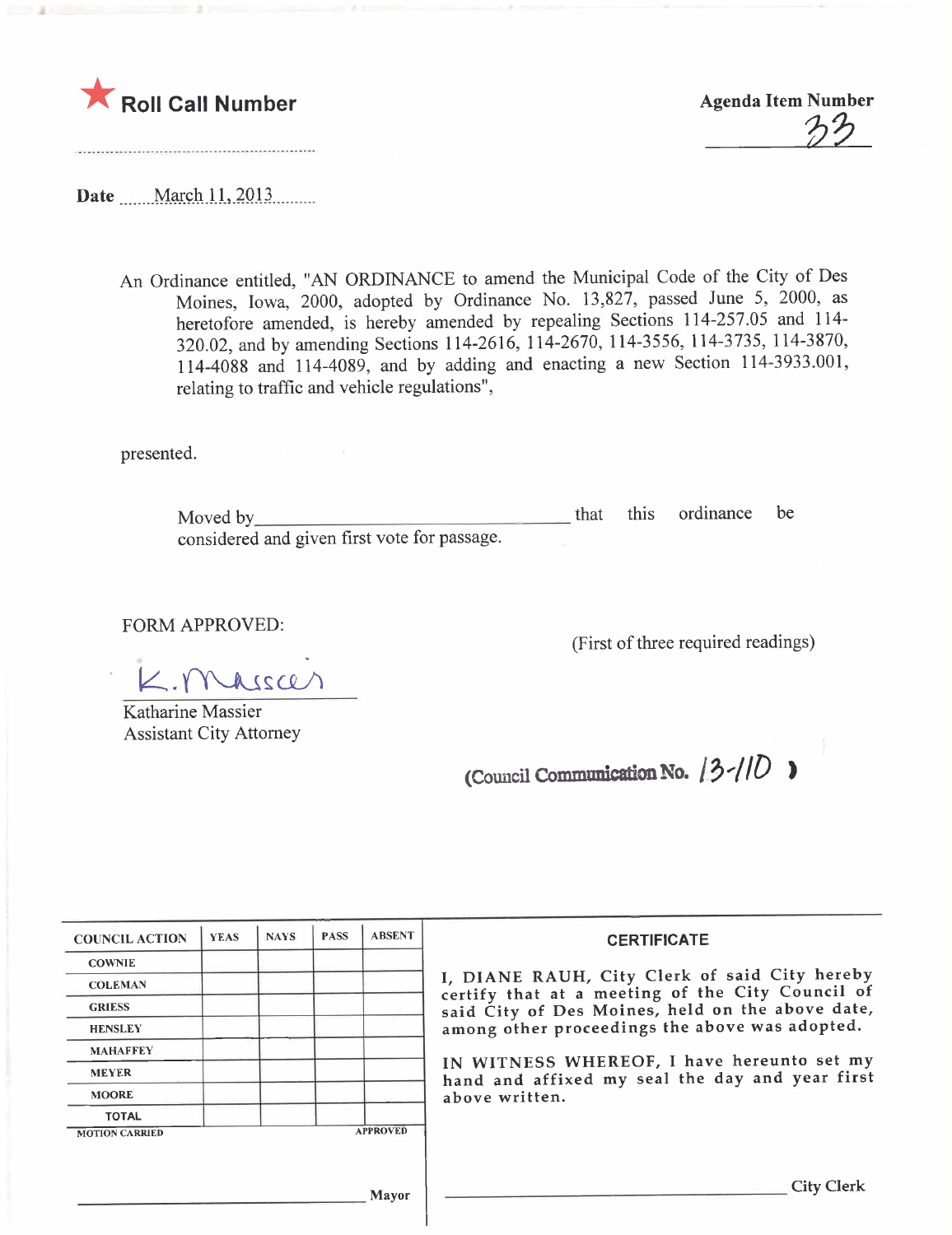#### SUMMARY OF ORDINANCE NO.

AN ORDINANCE to amend the Municipal Code of the City of Des Moines, Iowa, 2000, adopted by Ordinance No. 13,827, passed June 5, 2000, as heretofore amended, by amending Chapter 114 Traffic & Vehicle Regulations as summarized below. The complete text of the ordinance is available in the City of Des Moines City Clerk's Office, 400 Robert D. Ray Drive, Des Moines, Iowa, or on the City of Des Moines' website at ww.dmgov.org.

#### DES MOINES TRAFFIC REGULATION CHANGES

Amending Chapter 114 of the Municipal Code regarding traffic regulation changes as follows:

A. Passenger Loading and Unloading Area-Park Street between 7th and 8th Streets.

B. Parking Restrictions-East Side of E 7th Street between E Locust Street and E Walnut Street.

C. Parking Restrictions and Traffic Restrictions removal related to former Walnut Transit Mall.

FORM APPROVED:

· Mussur

Katharine Massier, Assistant City Attorney

T.M. Franklin Cownie, Mayor

Attest:

I, Diane Rauh, City Clerk of the City of Des Moines, Iowa, hereby certify that the above and foregoing is a summary of Ordinance No. \_\_\_\_\_\_\_\_, passed by the City Council of said City on , signed by the Mayor on  $\frac{1}{\sqrt{1 + \left(1 + \frac{1}{2}\right)^2}}$ , and published as provided by law in the Business Record on **Example 2**. Authorized by Publication Order No.

Diane Rauh, City Clerk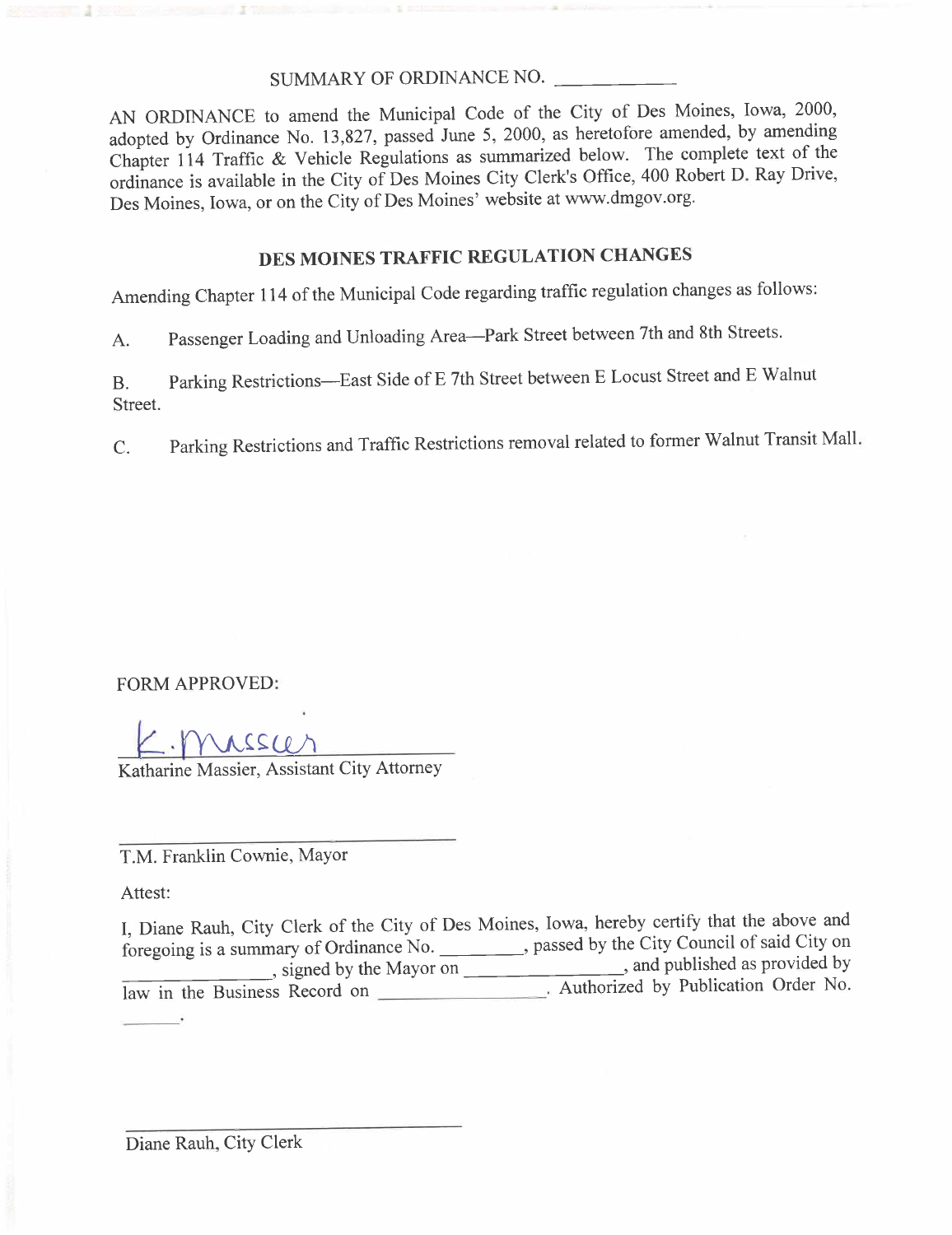#### ORDINANCE NO.

AN ORDINANCE to amend the Municipal Code of the City of Des Moines, Iowa, 2000, adopted by Ordinance No. 13,827, passed June 5, 2000, as heretofore amended, is hereby amended by repealing Sections 114-257.05 and 114-320.02, and by amending Sections 114-2616, 114-2670, 114-3556, 114-3735, 114-3870, 114-4088 and 114-4089, and by adding and enacting a new Section 114-3933.001, relating to traffic and vehicle regulations.

Be It Ordained by the City Council of the City of Des Moines, Iowa:

Section 1. That the Municipal Code of the City of Des Moines, Iowa, 2000, adopted by Ordinance No. 13,827, passed June 5, 2000, as heretofore amended, is hereby amended by repealing Sections 114- 257.05 and 114-320.02, and by amending Sections 114-2616, 114-2670, 114-3556, 114-3735, 114-3870, 114-4088 and 114-4089, and by adding and enacting a new Section 114-3933.001, relating to traffic and vehicle regulations, as follows:

### Sec. 114-257.05. Repealed by Ord. No. 15, ---. Walnut Transit Mall traffic restrictions.

- (a) No person shall drive a vehicle other than a see or the second or existing vehicle on Walnut Street west of the intersection of Tanth Avenue and Walnut Street and east of the intersection of Tenth Street and Walnut Street except to traverse Walnut Street from the north or south at the intersections of Sixth Avenue and Walnut Street, Seventh Street and Walnut Street, Eighth Street
- and Walnut Street and Ninth Street and Walnut Street.<br>(b) No person shall drive a vehicle other than a bus in the curb (b) No person shall drive a vehicle other than a bue in Second lane of Walnut Street west of the intersection at Second Avenue and Walnut Street and east of the intersection at Fifth Avenue and Walnut Street except for the purpose of making a legal right turn into an intersecting street, alley, driveway
- or loading inset.<br>(c) The vehicular restrictions set out in subsections (a) and (b) (c) The vehicular restrictions set out in pubblicitions and locations of this section shall be in effect at such timeD and locations as shall be approved by the city council and when the city engineer shall have caused signs identifying the times, locations and restrictions to be erected or illuminated.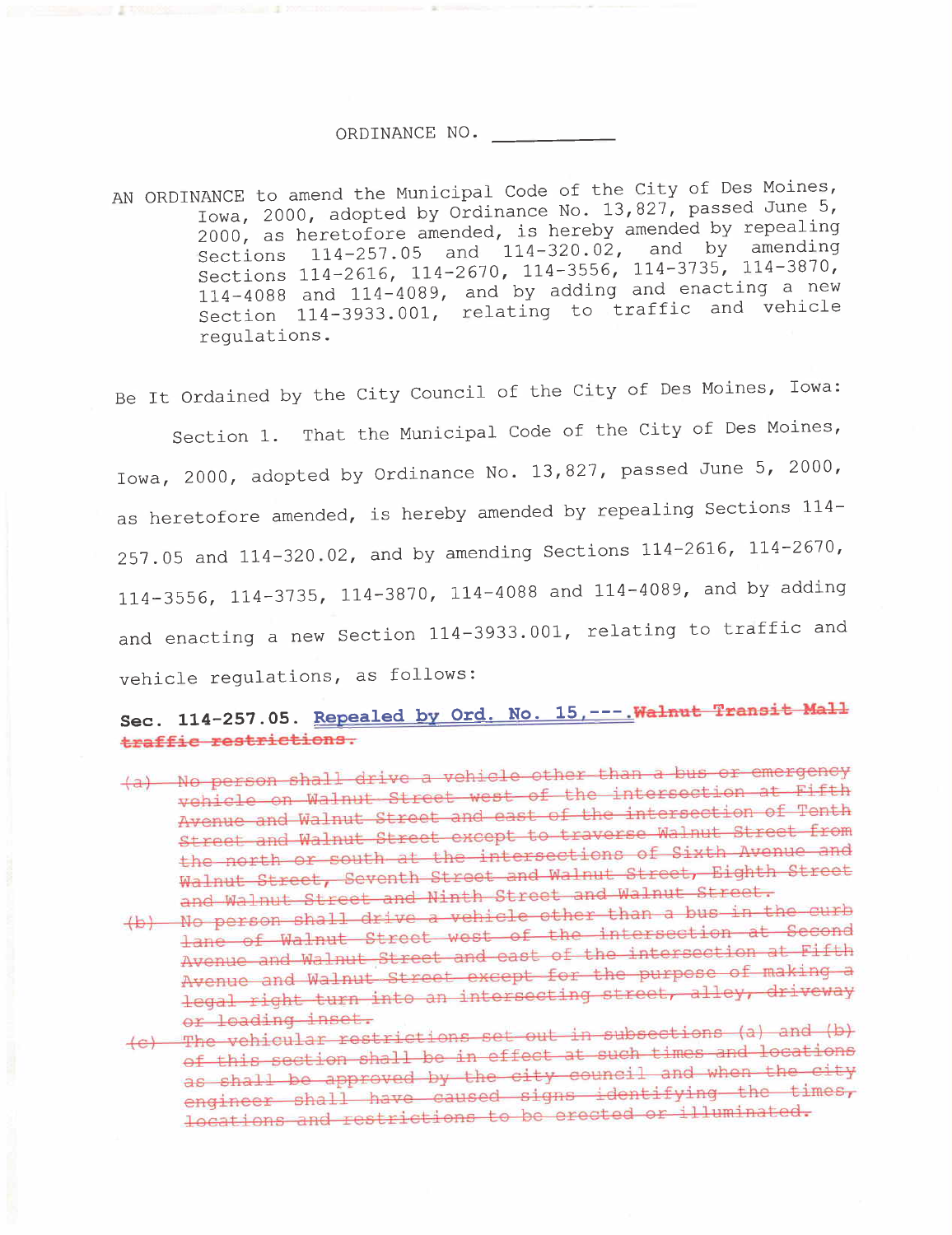Sec. 114-320.02. Repealed by Ord. No. 15, ---. Walnut Transit Mall turning restrictions.

- (a) Except as otherwise provided in subsection (c) of this section, no person shall make a left turn with a vehicle other than a public bus or emergency vehicle at the following locations:
	- (1) At the intersection of Sixth Avenue and Walnut Street (1) At the intersection of Sizing Nucleo and Nucleo to prohibiting left turns from northbound Sixth ;;cndo to
		- westbound Walnut Street.<br>(2) At the intersection of Seventh Street and Walnut Street (2) At the intersection of Seventh Street and W31nut Street to prohibiting left turns from southbound Seventh Street to
			- eastbound Walnut Street.<br>(3) At the intersection of Eighth Street and Walnut Street (3) At the intersection of Eighth Street and Wallis Street to prohibiting left turns from northbound Eighth Street to
	- westbound Walnut Street.<br>(4) At the intersection of Ninth Street and Walnut Street (4) At the intersection of Ninth Street and Minth Street to prohibiting left turns from southbound Ninth Street to
		- eastbound Walnut Street.<br>(5) At the intersection of Tenth Street and Walnut Street (5) At the intersection of Tenth Street and magnetic to prohibiting left turns from southbound fenth Street to
- eastbound Walnut Street.<br>(b) Except as otherwise provided in subsection (c) of this section, no person shall make a right turn with a vehicle other than a public bus or emergency vehicle at the following
	- locations:<br>(1) At the intersection of Fifth Avenue and Walnut Street (1) At the intersection of Fifth Avanue and Market Street to prohibiting right turns from southbound Fifth Avenue to
	- westbound Walnut Street.<br>At the intersection of Sixth Avenue and Walnut Street prohibiting right turns from northbound Sixth Avenue to<br>eastbound Walnut Street.
	- (3) At the intersection of Seventh Street and Walnut Street (3) . At the intersection of Seventh Street and Williams to prohibiting right turns from southbound Seventh Street to
	- westbound Walnut Street.<br>At the intersection of Eighth Street and Walnut Street (4) At the intersection of Eighth Street and Wallie and Watching Street to prohibiting right turns from northbound Eighth Street to
	- eastbound Walnut Street.<br>(5) At the intersection of Ninth Street and Walnut Street (5) At the intersection of Ninth Street and Marker Street to prohibiting right turns from southbound Ninth Street to
		- westbound Walnut Street.<br>(6) At the intersection of Tenth Street and Walnut Street (6) At the intersection of Tenth Street and Marked Street to prohibiting right turns from northbound fenen Street to
- eastbound Walnut Street.<br>(c) The vehicular restrictions set out in subsections (a) and (b) (c) The vehicular restrictions set out in subcections and location of this section shall be in effect at such times and recursive as shall be approved by the city council and when the city engineer shall have caused signs identifying the times, locations and restrictions to be erected or illuminated.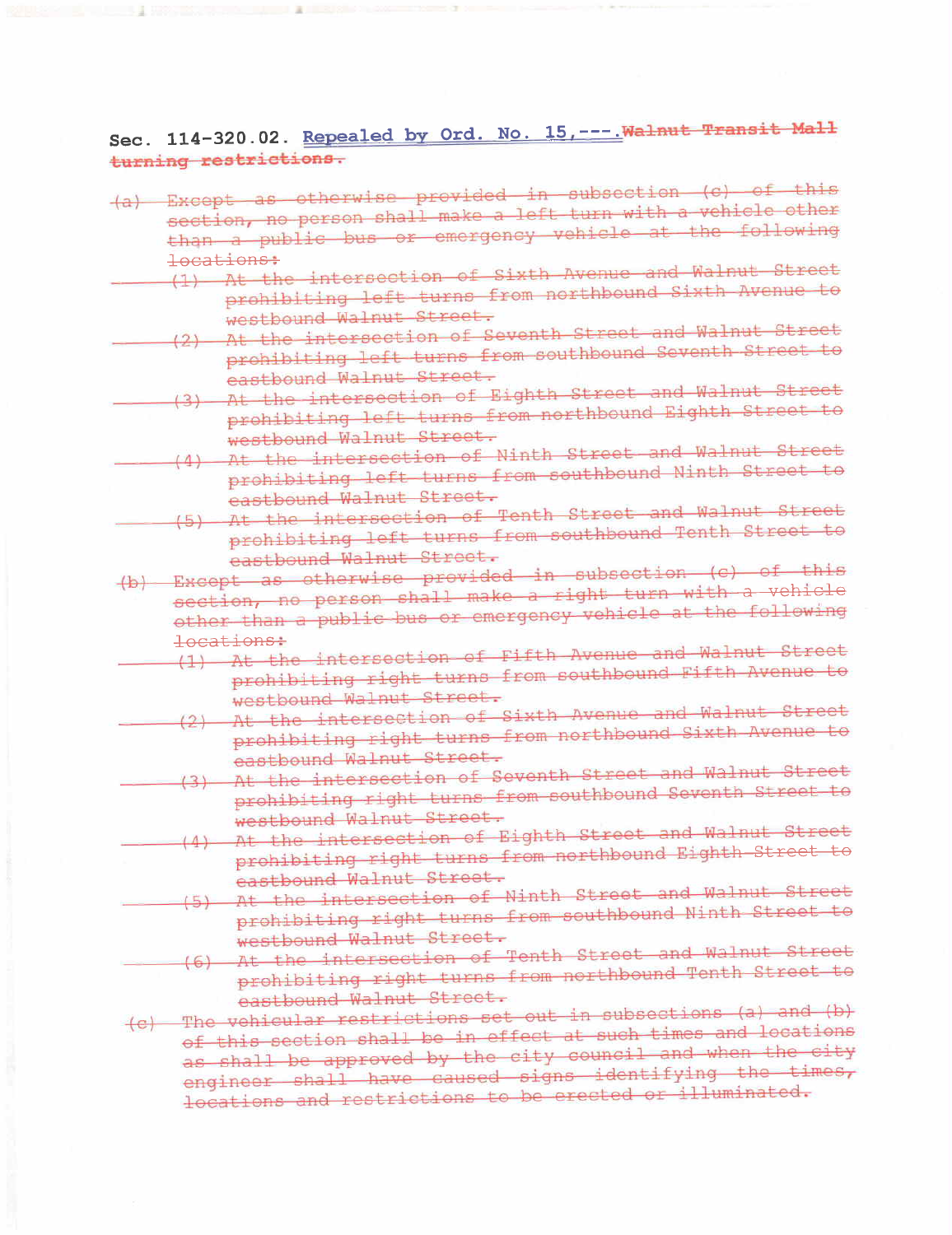### Sec. 114-2616. Fourth Street--Court Avenue to Walnut Street.

Fourth Street, on both sides, from Court Avenue to a point 60 feet north thereof, no parking any time.

Fourth Street, on the west side, from a point 60 feet north of Court Avenue to a point 70 feet north thereof, loading zone.

Fourth Street, on the east side, from a point 160 feet north of Court Avenue to a point 75 feet north thereof, no parking any time.

Fourth Street, on the west side, from a point 245 feet north of Court Avenue to a point 90 feet north thereof, no parking any time.

Fourth Street, on the east side, from a point 235 feet north of Court Avenue to a point 50 feet north thereof, loading zone.

Fourth Street, on the west side, from Walnut Street to a point 27 feet south thereof, no parking any time.

Fourth Street, on the west side, from a point 27 feet south of Walnut Street to a point 35 feet south thereof, loading zone.

Fourth Street, on the west side, from a point 134 feet south of Walnut Street to a point 15 feet south thereof, no parking any time.

### Sec. 114-2670. East Seventh Street--East Vine Street to East Aurora Avenue.

East Seventh Street, on the east side, from East Vine Street to East Court Avenue, no parking any time.

East Seventh Street, on the east side, from East Walnut Street to East Locust Street, no parking any time.

East Seventh Street, on the east side, from East Court Avenue to East Walnut Street, no parkinq any time.

East Seventh Street, on the west side, from a point 160 feet north of East Court Avenue to a point 40 feet north thereof, commercial loading zone.

East Seventh Street, on the west side, from East Walnut Street to a point 25 feet south thereof, no parking any time.

East Seventh Street, on the east side, from a point 110 feet north of East Walnut Street to a point 30 feet north thereof, commercial loading zone.

East Seventh Street, on the west side, from Lyon Street to a point 340 feet north thereof, no parking any time.

East Seventh Street, on the east side, from Walker Street to a point 55 feet north thereof, no parking any time.

East Seventh Street, on the east side, from Buchanan Street to a point 50 feet south thereof, no parking any time.

East Seventh Street, on the west side, from Walker Street to Fremont Street, no parking any time.

East Seventh Street, on the east side, from Fremont Street to a point 50 feet south thereof, no standing or stopping.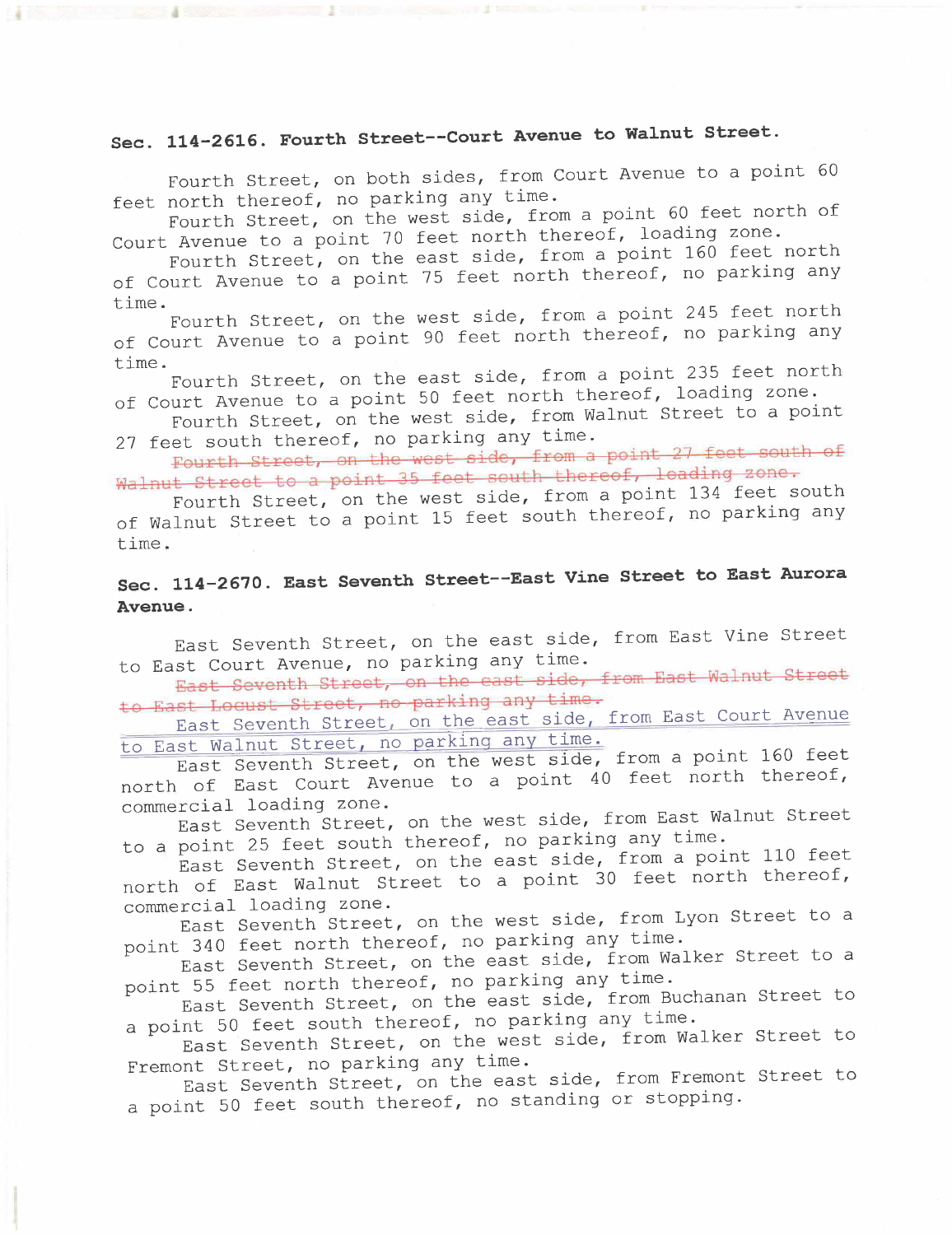East Seventh Street, on the east side, from a point  $f_{\text{net}}$  thereof. south of Fremont Street to a point 120 feet south the point passenger loading and unloading 7:00 a.m. to 5:00 p.m. school days. East Seventh Street, on the east side, from Hull Avenue to a point 75 feet north thereof, no parking any time.

point 75 feet north thereof, no parking any ermore East Seventh Street, on the west side, from Hull Avenue

East Douglas Avenue, no parking any time. East Seventh Street, on the east side, from East Euclide

to a point 50 feet south thereof, no parking any time. East Seventh Street, on the east side, from East Europe

to a point 50 feet north thereof, no parking any time. East Seventh Street, on the west side, from East Shawneed Avenue to East Aurora Avenue, no parking any time.

# Sec. 114-3556. Park Street--Seventh street to Eighth Street.

Park Street, on the north side, from Eighth Street to a point<br>235 feet to the east, no parking any time.

235 feet to the east, no parking any cime. Park Street, on the south side, from Seventh Service to a point

145 feet west thereof, no parking any time.<br>Park Street, on the south side, from a point 145 feet west of Park Street, on the south side, from a point 115 feet of parameter Seventh Street to a point  $\frac{175 \text{ feet}}{20 \text{ m}} \approx 20 \text{ minutes}$  only. and unloadinq, 7:00 a.m. to 6:00 p.m., 20 minutes only.

Park Street, on the south side, from a point 320 feet west of Seventh Street to Eiqhth Street, no parkinq any time.

# Sec. 114-3735. Walnut Street--Fourth Street to Fifth Avenue.

Walnut Street, on both sides, from Fourth Street to Fifth Avenue, no parking any time.

Walnut Street, on the north side, from Fourth Street to a point 40 feet west thereof, no parkinq any time.

# Sec. 114-3870. Fourth Street--Court Avenue to Walnut Street.

Fourth Street, on the west side, from a point 130 feet north of Court Avenue to a point 70 feet north thereof, the

8:00 a.m. to 6:00 p.m.<br>Fourth Street, on the west side, from a point 180 feet north Fourth Street, on the west side, from a point 180 feet no. of Court Avenue to a point 65 feet north thereof, the feature

8:00 a.m. to  $6:00$  p.m.<br>Fourth Street, on the west side, from a point- $62$  27 feet south of Walnut Street to a point 72 feet south thereof, two-hour meters,

8:00 a.m. to 6:00 p.m.<br>Fourth Street, on the east side, from a point 60 feet north of Fourth Street, on the east side, from a point 60 feet north that Court Avenue to a point 100 feet north thereor, the meters 8:00 a.m. to 6:00 p.m.

Fourth Street, on the east side, from a point 285 feet north of Court Avenue to Walnut Street, two-hour meters, 8: 00 a .m. to

6:00 p.m.<br>Fourth Street, on the east side, parking meter 4-209, two-hour Fourth Street, on the east side, parking meter 4-2007, the parking meter,  $8:00$  a.m. to 6:00 p.m., is designated a handle-parking parking